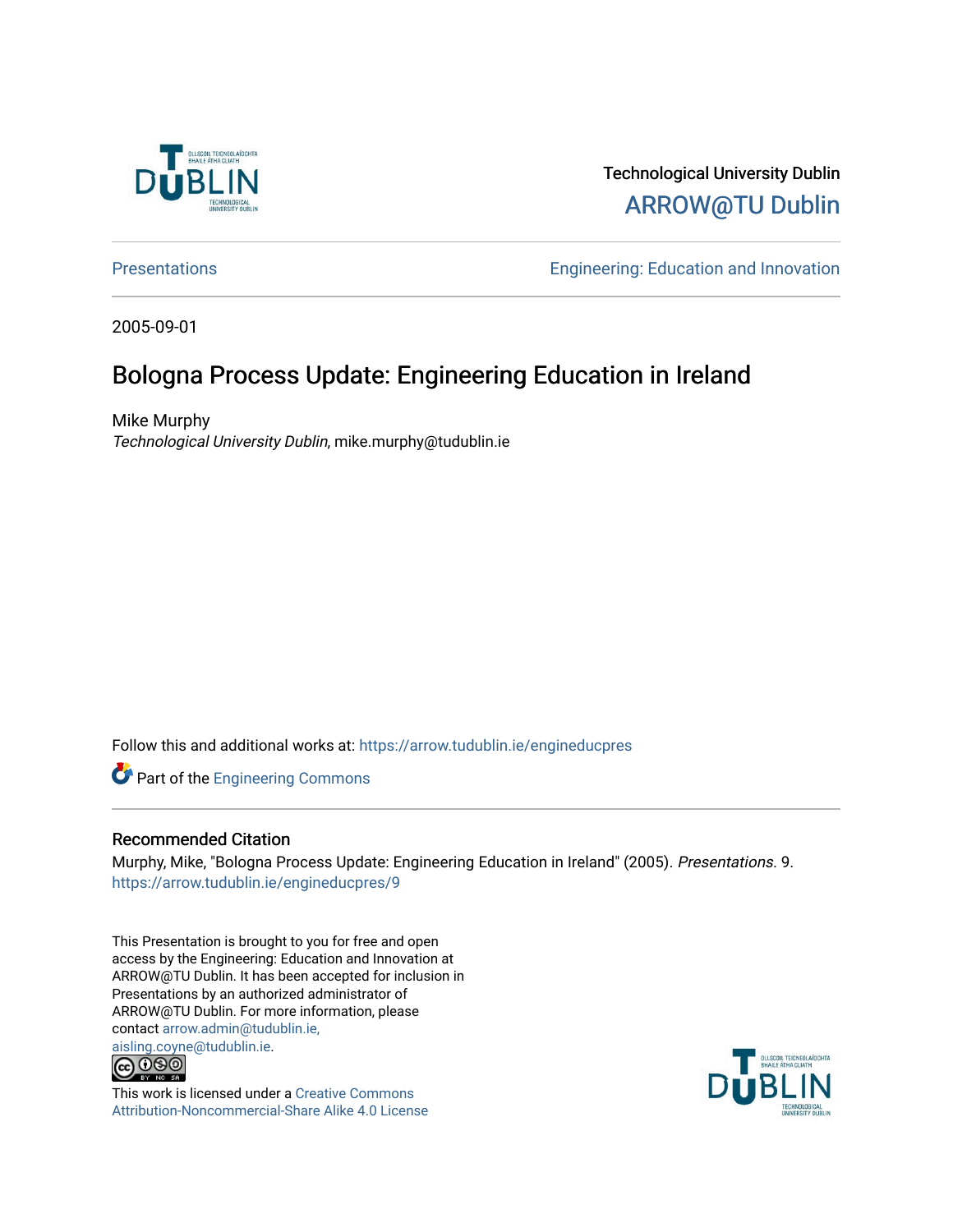#### **DUBLIN INSTITUTE OF TECHNOLOGY** INSTITIÚID TEICNEOLAÍOCHTA ATHA CLIATH

MEMBER of the EUROPEAN UNIVERSITY ASSOCIATION ESTABLISHED 1887

### **Bologna Process Update Engineering Education in Ireland**

**Mike Murphy 26 September, 2005**



**Faculty of Engineering** 

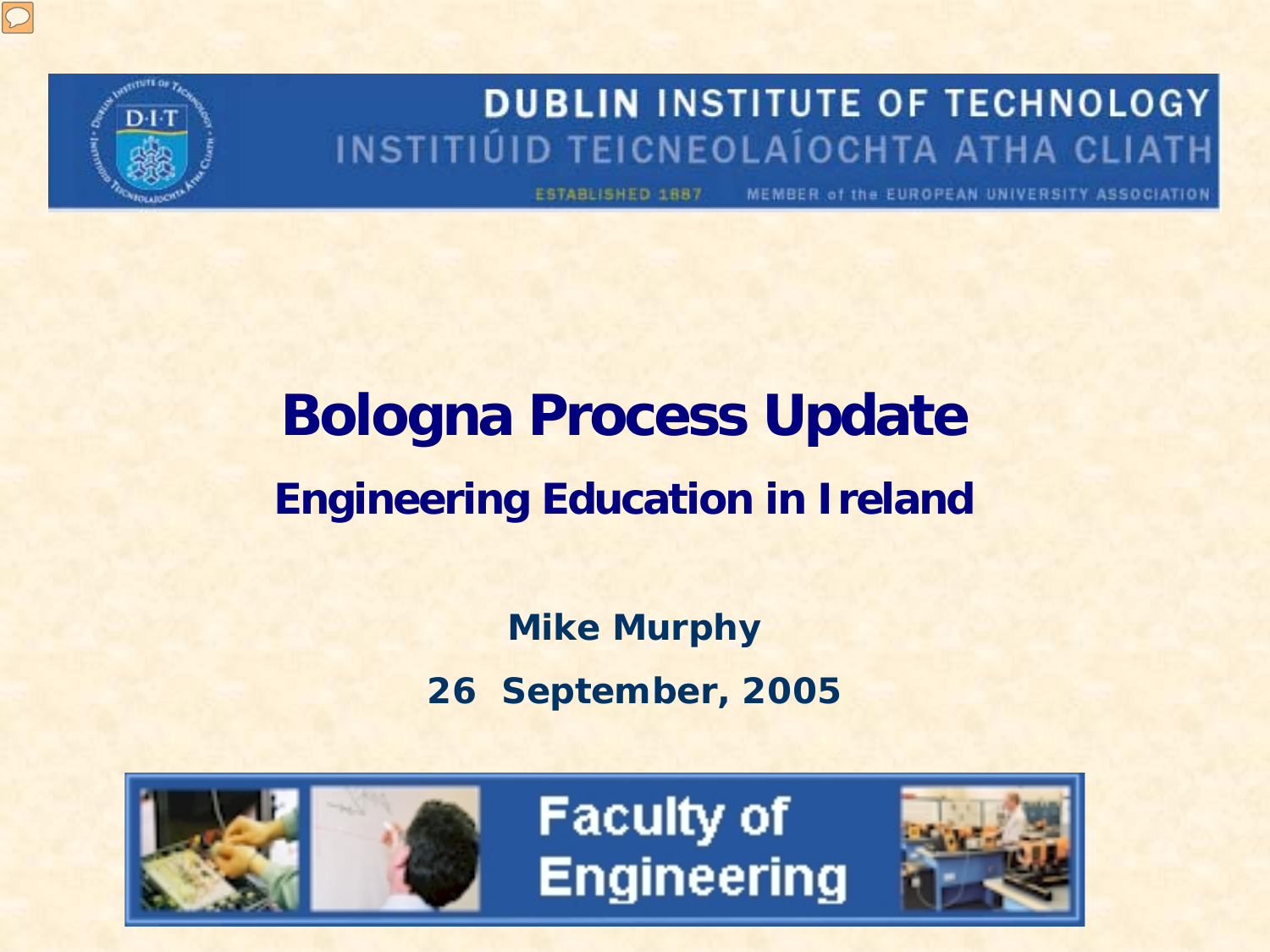ARICABOLAIOCHTA **FA CLIATH . KSON** 

*Engineering @ DIT: Challenging, Fun & Rewarding*



**Faculty of Engineering** 



### Over 5,000 engineering students:

- 2,000 full-time students
- 1,000 part-time students
- 2,000 apprentice students
- 150 post-grad students
- 250 academic staff
- **n** 12:1 Student/Staff Ratio

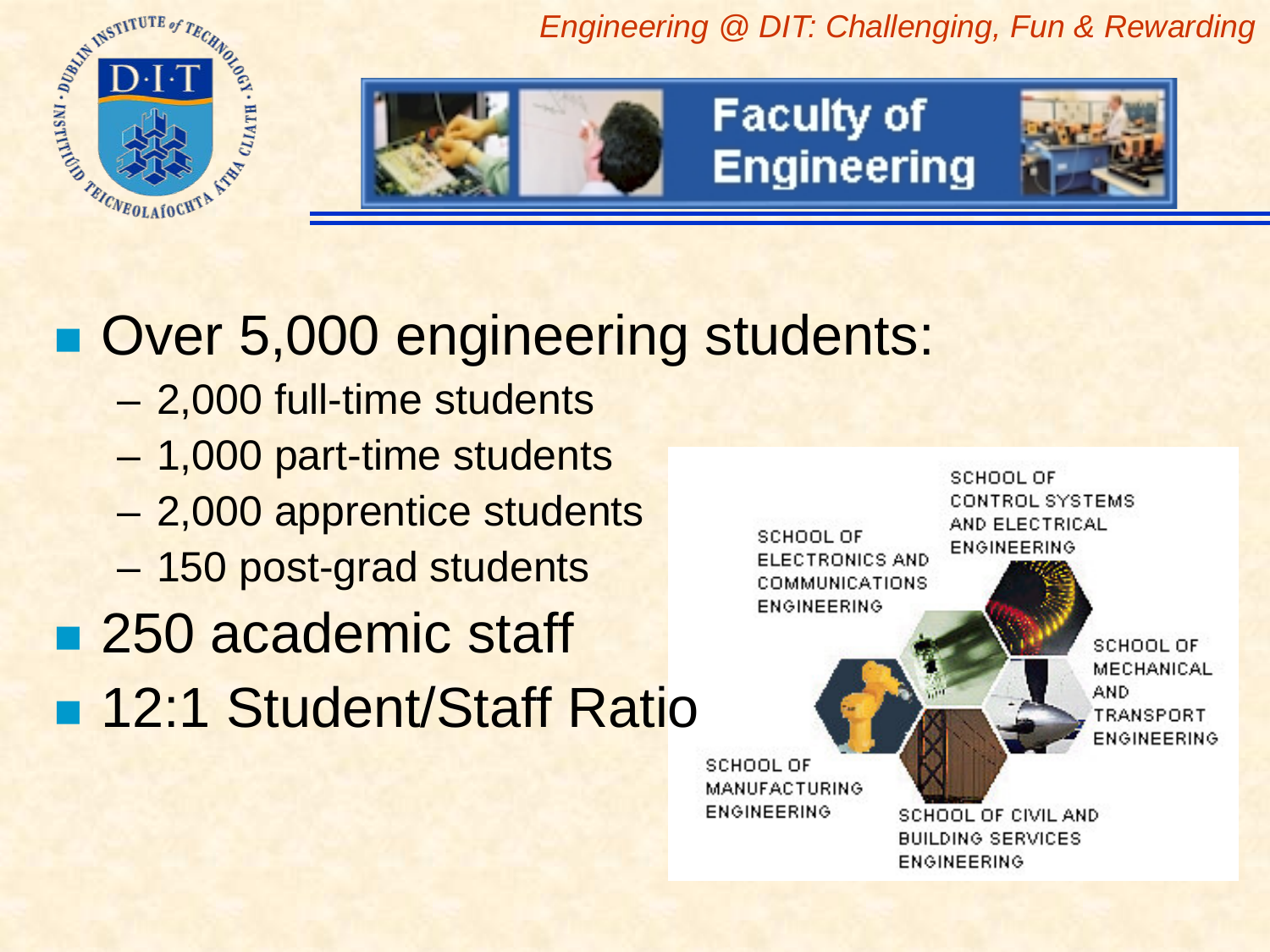

*Engineering @ DIT: Challenging, Fun & Rewarding* The Bologna Process … what problem are we trying to solve?

- **The Measure Commitment to coordinating our policies through the Bologna** Process to establish the European Higher Education Area (EHEA) by 2010"
- "The European Higher Education Area is structured around three cycles, where each level has the function of preparing the student for the labour market"
- "We note with satisfaction that the two-cycle degree system is being implemented on a large scale"
- **E** "Almost all countries have made provision for a quality assurance system"
- "We will draw up national action plans to improve the quality of the process associated with the recognition of foreign qualifications"
- "We see the development of national and European frameworks for qualifications as an opportunity to further embed lifelong learning in higher education"
- "We recognise that mobility of students and staff among all participating countries remains one of the key objectives of the Bologna Process. … we reconfirm our commitment to facilitate the portability of grants and loans"

† Communique of the Conference of European Ministers Responsible for Higher Education, Bergen, 19-20 May 2005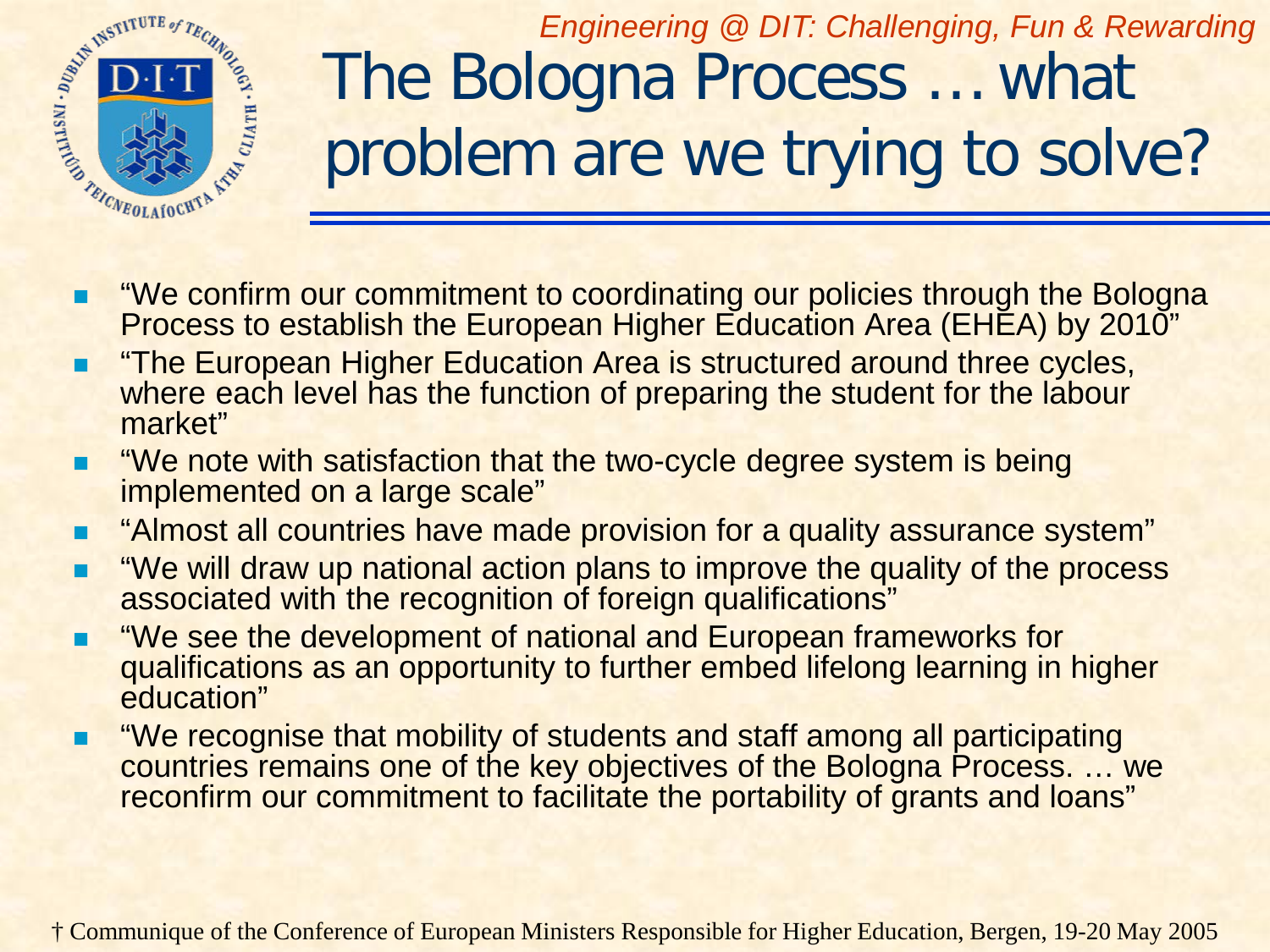

### Bologna – essentials †

**Ultimate Goal: (automatic) recognition** of qualifications in EHEA

### **Objectives:**

- Degree structure and qualifications framework
- Credit system
- Quality Assurance
- Social dimension

† Prof. Dirk Van Damme, Ghent University, Head of Cabinet, Flemish Minister of Education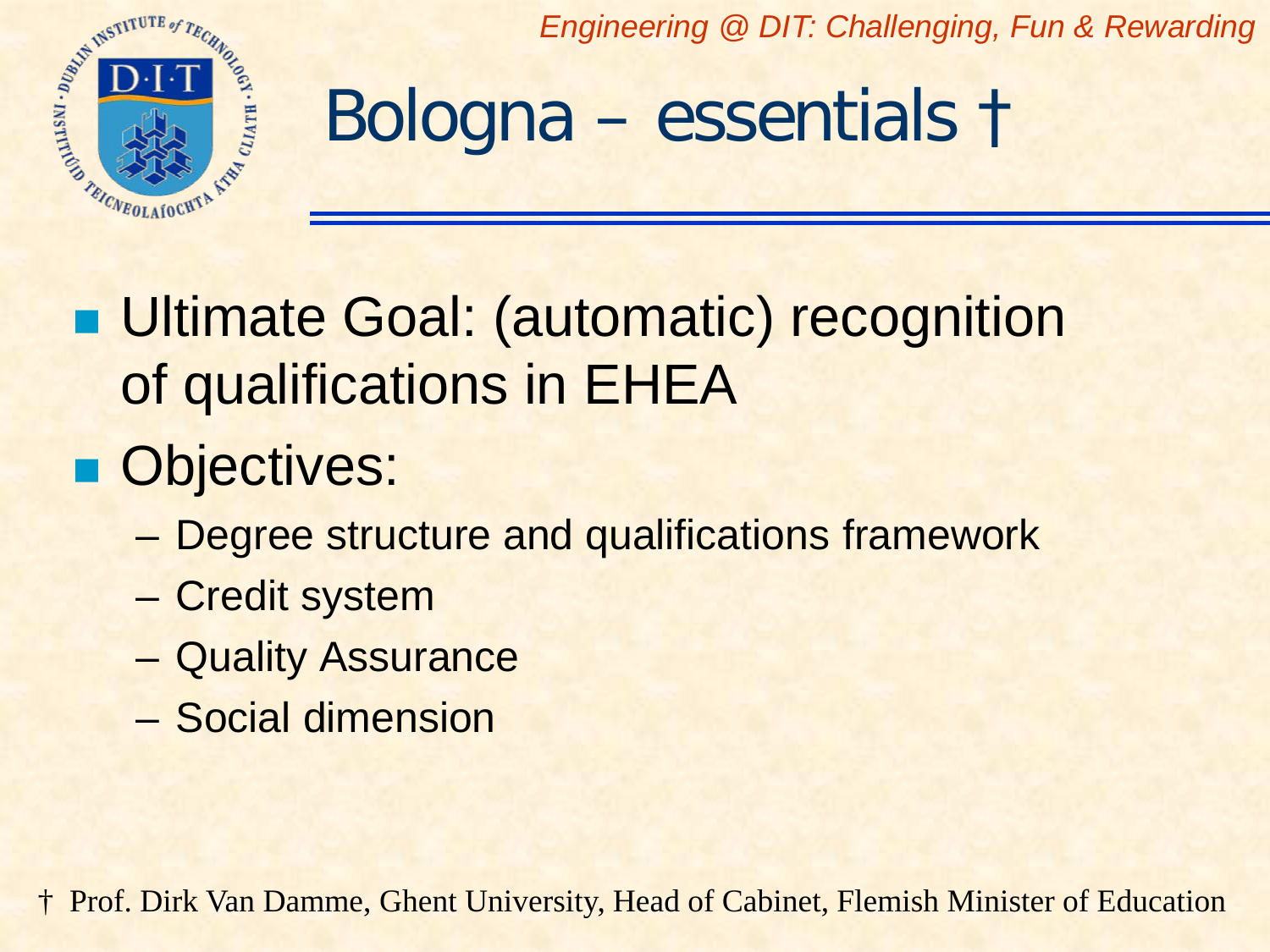

*Engineering @ DIT: Challenging, Fun & Rewarding* Bologna Process – National Report 2004 - 2005

### ■ Starting at the end ...

- "Main challenges ahead for Ireland:
	- Deepening the engagement of institutions in the process
	- Ireland faces the challenge of encouraging further exchanges of staff and students within Europe (as promoted by the Bologna Process) in view of the cost of such exchanges for an offshore island." *Department of Education & Science*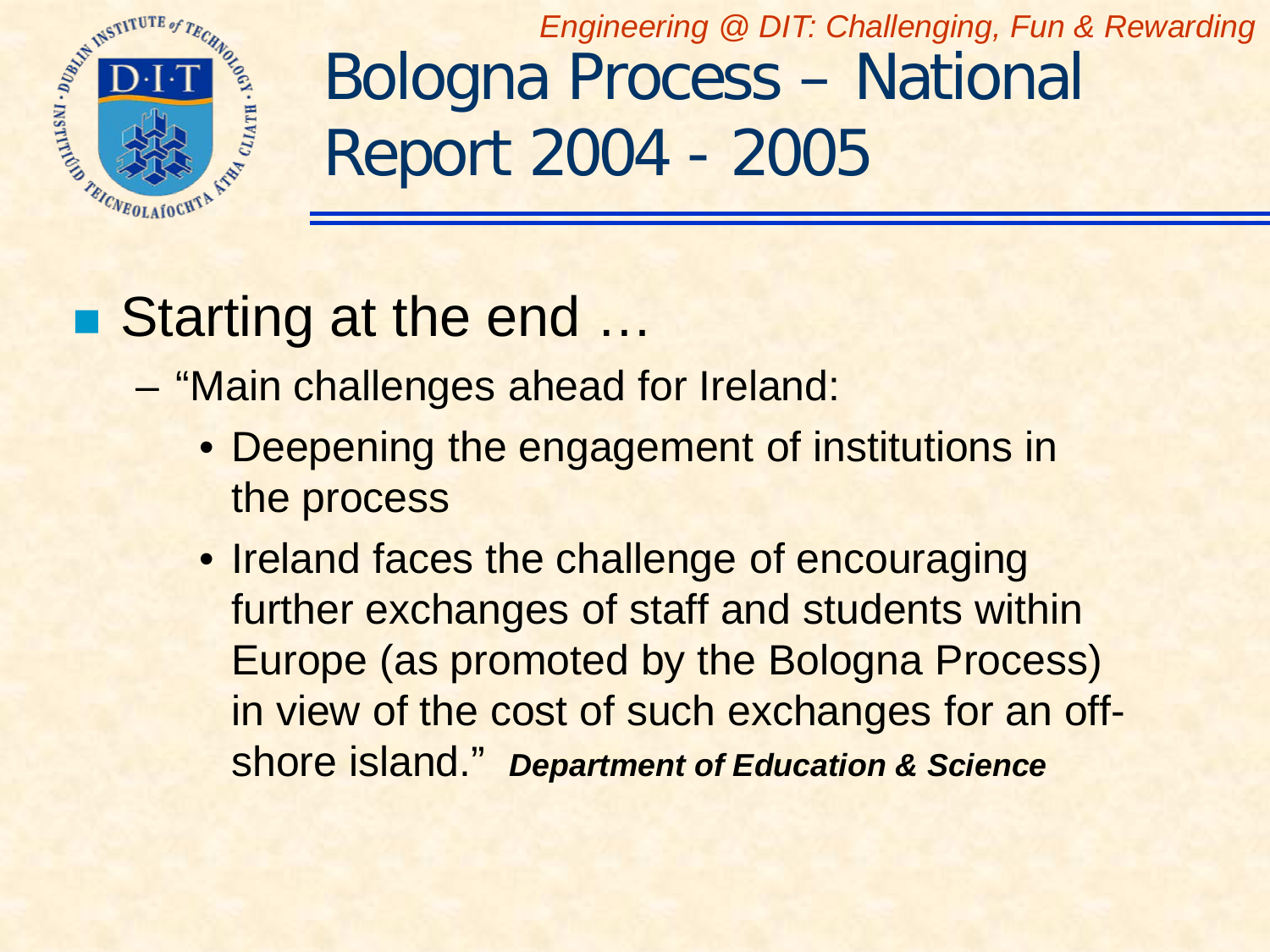

### The Players in Ireland …

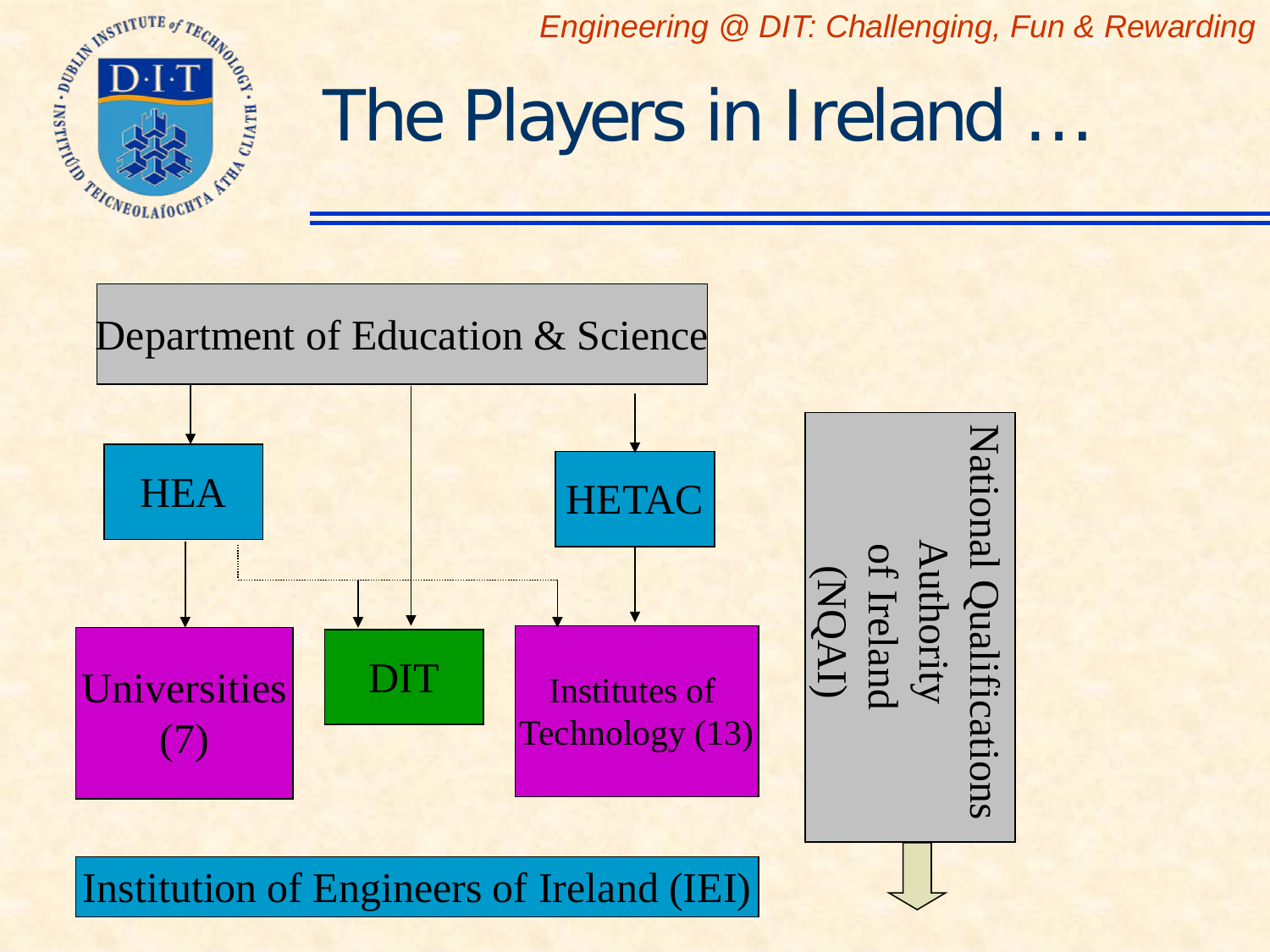

## Statutory Powers

- **Department of Education & Science has overall** responsibility for higher education in Ireland
- **Higher Education Authority (HEA) is responsible for** furthering development of higher education and oversees the universities
- National Qualifications Authority of Ireland (NQAI) is responsible for establishing and maintaining the National Framework of Qualifications
- **HETAC** is the qualifications awarding body for the Institutes of Technology (except DIT)
- Institution of Engineers of Ireland (IEI) sets and maintains proper standards of professional and general education and training for admission to membership or to any category of membership of the Institution.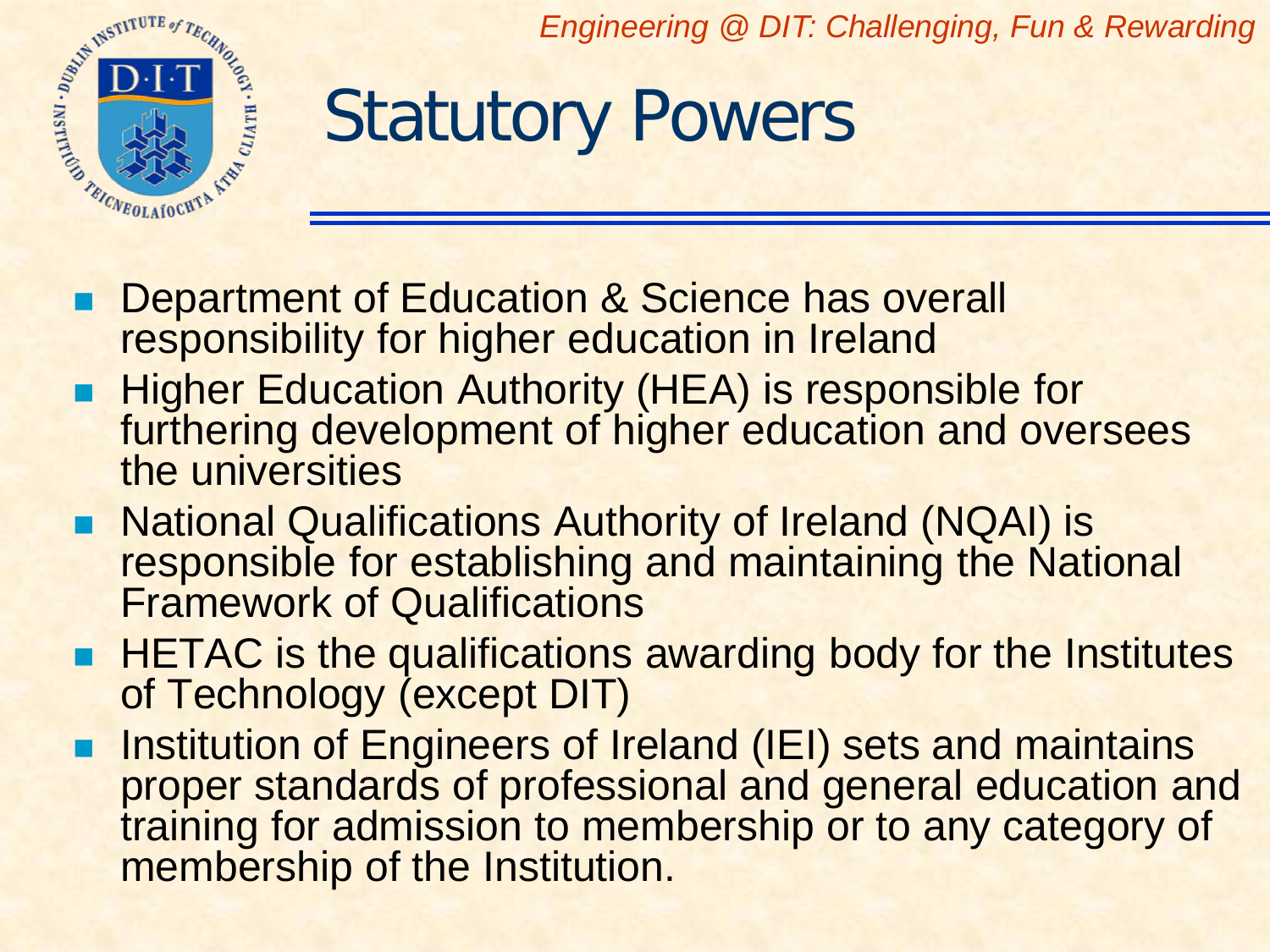

### **See www.nqai.ie**

| LEVEL 6                                                                                                                                                                                                                 | LEVEL <sub>7</sub>                                                                                                                                                                                    | LEVEL 8                                                                                                                                                                                                                                        | LEVEL 9                                                                                                                                                      | <b>LEVEL 10</b>                                                                                                                                                                                                                            | Framework<br>of Oualifications<br>Creatoibre Náisiúnta na gCáilíochtaí |
|-------------------------------------------------------------------------------------------------------------------------------------------------------------------------------------------------------------------------|-------------------------------------------------------------------------------------------------------------------------------------------------------------------------------------------------------|------------------------------------------------------------------------------------------------------------------------------------------------------------------------------------------------------------------------------------------------|--------------------------------------------------------------------------------------------------------------------------------------------------------------|--------------------------------------------------------------------------------------------------------------------------------------------------------------------------------------------------------------------------------------------|------------------------------------------------------------------------|
| Specialised knowledge of a<br>broad area.                                                                                                                                                                               | Specialised knowledge across<br>a variety of areas.                                                                                                                                                   | An understanding of the<br>theory, concepts and methods<br>pertaining to a field (or fields)<br>of learning.                                                                                                                                   | A systematic understanding of<br>knowledge, at, or informed by,<br>the forefront of a field of<br>learning.                                                  | A systematic acquisition<br>and understanding of a<br>substantial body of knowledge<br>which is at the forefront of a<br>field of learning.                                                                                                | Knowledge<br><b>Breadth</b>                                            |
| Some theoretical concepts and<br>abstract thinking, with<br>significant underpinning<br>theory                                                                                                                          | Recognition of limitations of<br>current knowledge and<br>familiarity with sources of<br>new knowledge; integration of<br>concepts across a variety of<br>areas.                                      | Detailed knowledge and<br>understanding in one or more<br>specialised areas, some of it at<br>the current boundaries of the<br>field(s)                                                                                                        | A critical awareness of current<br>problems and/or new insights,<br>generally informed by the<br>forefront of a field of learning.                           | The creation and interpretation<br>of new knowledge, through<br>original research, or other<br>advanced scholarship, of a<br>quality to satisfy review by<br>peers.                                                                        | Knowledge<br>Kind                                                      |
| Demonstrate comprehensive<br>range of specialised skills and<br>tools.                                                                                                                                                  | Demonstrate specialised<br>technical, creative or<br>conceptual skills and tools<br>across an area of study.                                                                                          | Demonstrate mastery of a<br>complex and specialised area of<br>skills and tools; use and<br>modify advanced skills and<br>tools to conduct closely guided<br>research, professional or<br>advanced technical activity.                         | Demonstrate a range of<br>standard and specialised<br>research or equivalent tools<br>and techniques of enquiry.                                             | Demonstrate a significant range<br>of the principal skills, techniques,<br>tools, practices and/or materials<br>which are associated with a<br>field of learning; develop new<br>skills, techniques, tools,<br>practices and/or materials. | <b>Know-How</b><br>& Skill<br>Range                                    |
| Formulate responses to well-<br>defined abstract problems.                                                                                                                                                              | Excercise appropriate<br>judgement in planning.<br>design, technical and/or<br>supervisory functions related<br>to products, services,<br>operations or processes.                                    | Excercise appropriate<br>judgement in a number of<br>complex planning, design,<br>technical and/or management<br>functions related to products,<br>services, operations or<br>processes, including resourcing.                                 | Select from complex and<br>advanced skills across a field<br>of learning; develop new skills<br>to a high level, including novel<br>and emerging techniques. | Respond to abstract problems<br>that expand and redefine<br>existing procedural knowledge.                                                                                                                                                 | <b>Know-How</b><br>& Skill<br>Selectivity                              |
| Act in a range of varied and<br>specific contexts involving<br>creative and non-routine<br>activities; transfer and apply<br>theoretical concepts and/or<br>technical or creative skills to a<br>range of contexts.     | Utilise diagnostic and creative<br>skills in a range of functions in<br>a wide variety of contexts.                                                                                                   | Use advanced skills to conduct<br>research, or advanced technical or<br>professional activity, accepting<br>accountability for all related<br>decision making; transfer and<br>apply diagnostic and creative<br>skills in a range of contexts. | Act in a wide and often<br>unpredictable variety of<br>professional levels and ill-<br>defined contexts.                                                     | Excercise personal<br>responsibility and largely<br>autonomous initiative in<br>complex and unpredictable<br>situations, in professional or<br>equivalent contexts.                                                                        | Competence<br>Context                                                  |
| Exercise substantial personal<br>autonomy and often take<br>responsibility for the work of<br>others and/or for allocation of<br>resources; form, and function<br>within, multiple complex and<br>heterogeneous groups. | Accept accountability for<br>determining and achieving<br>personal and/or group<br>outcomes; take significant or<br>supervisory responsibility for<br>the work of others in defined<br>areas of work. | Act effectively under guidance<br>in a peer relationship with<br>qualified practitioners; lead<br>multiple, complex and<br>heterogeneous groups.                                                                                               | Take significant responsibility<br>for the work of individuals and<br>groups; lead and initiate<br>activity                                                  | Communicate results of<br>research and innovation to<br>peers; engage in critical<br>dialogue; lead and originate<br>complex social processes.                                                                                             | Competence<br>Role                                                     |
| Learn to evaluate own<br>learning and identify needs<br>within a structured learning<br>environment; assist others in<br>identifying learning needs.                                                                    | Take initiative to identify and<br>address learning needs and<br>interact effectively in a<br>learning group.                                                                                         | learn to act in variable and<br>unfamiliar learning contexts;<br>learn to manage learning<br>tasks independently,<br>professionally and ethically.                                                                                             | Learn to self-evaluate and take<br>responsibility for continuing<br>academic/professional<br>development.                                                    | Learn to critique the broader<br>implications of applying<br>knowledge to particular<br>contexts.                                                                                                                                          | <b>Competence</b><br>Learning to<br>Learn                              |
| Express an internalised,<br>personal world view, reflecting<br>engagement with others.                                                                                                                                  | Express an internalised,<br>personal world view,<br>manifesting solidarity with                                                                                                                       | Express a comprehensive,<br>internalised, personal world<br>view, manifesting solidarity                                                                                                                                                       | Scrutinise and reflect on social<br>norms and relationaships and<br>act to change them.                                                                      | Scrutinise and reflect on social<br>norms and relationships and<br>lead action to change them.                                                                                                                                             | Competence<br><b>Insight</b>                                           |

ш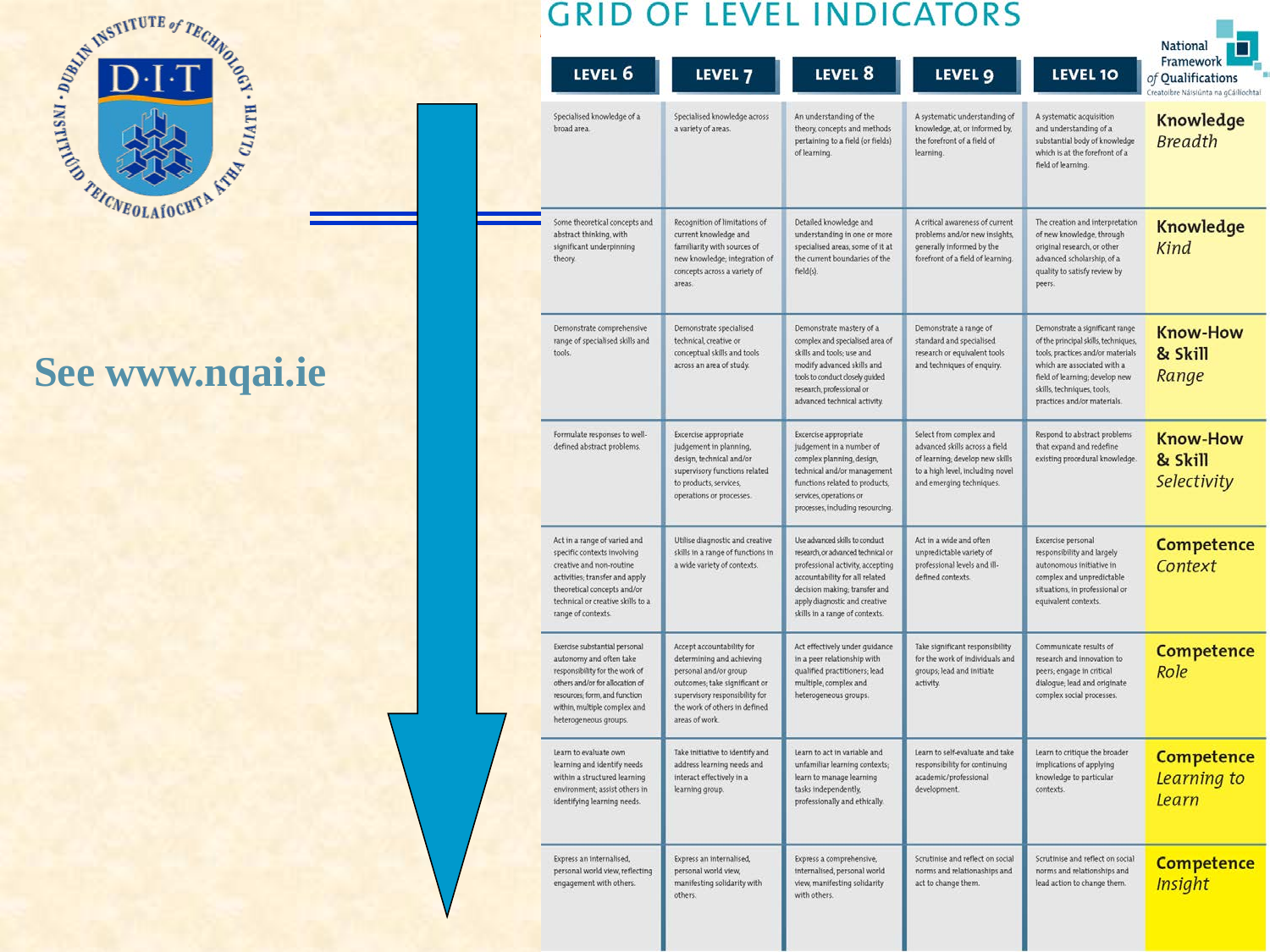

**Bologna Cycles**

### Bologna Cycles

**National Framework of Qualifications Providers** 

|  |                | <b>Awards</b>                                                                    | <b>Levels</b>    |                                                  |  |                     |  |
|--|----------------|----------------------------------------------------------------------------------|------------------|--------------------------------------------------|--|---------------------|--|
|  | $\overline{3}$ | <b>Doctoral Degree</b>                                                           | <b>10</b>        |                                                  |  |                     |  |
|  | $\overline{2}$ | <b>Master Degree</b><br><b>Post-grad Diploma</b><br><b>Post-grad Certificate</b> | $\boldsymbol{9}$ | <b>DIT</b><br><b>Institutes</b><br>of Technology |  | <b>Universities</b> |  |
|  |                | <b>Honours Bachelor Degree</b><br><b>Higher Diploma</b>                          | 8                | <b>Private Colleges</b>                          |  |                     |  |
|  |                | <b>Ordinary Bachelor Degree</b>                                                  | 7                | <b>Other HEIs</b>                                |  |                     |  |
|  |                | <b>Higher Certificate</b>                                                        | 6                |                                                  |  |                     |  |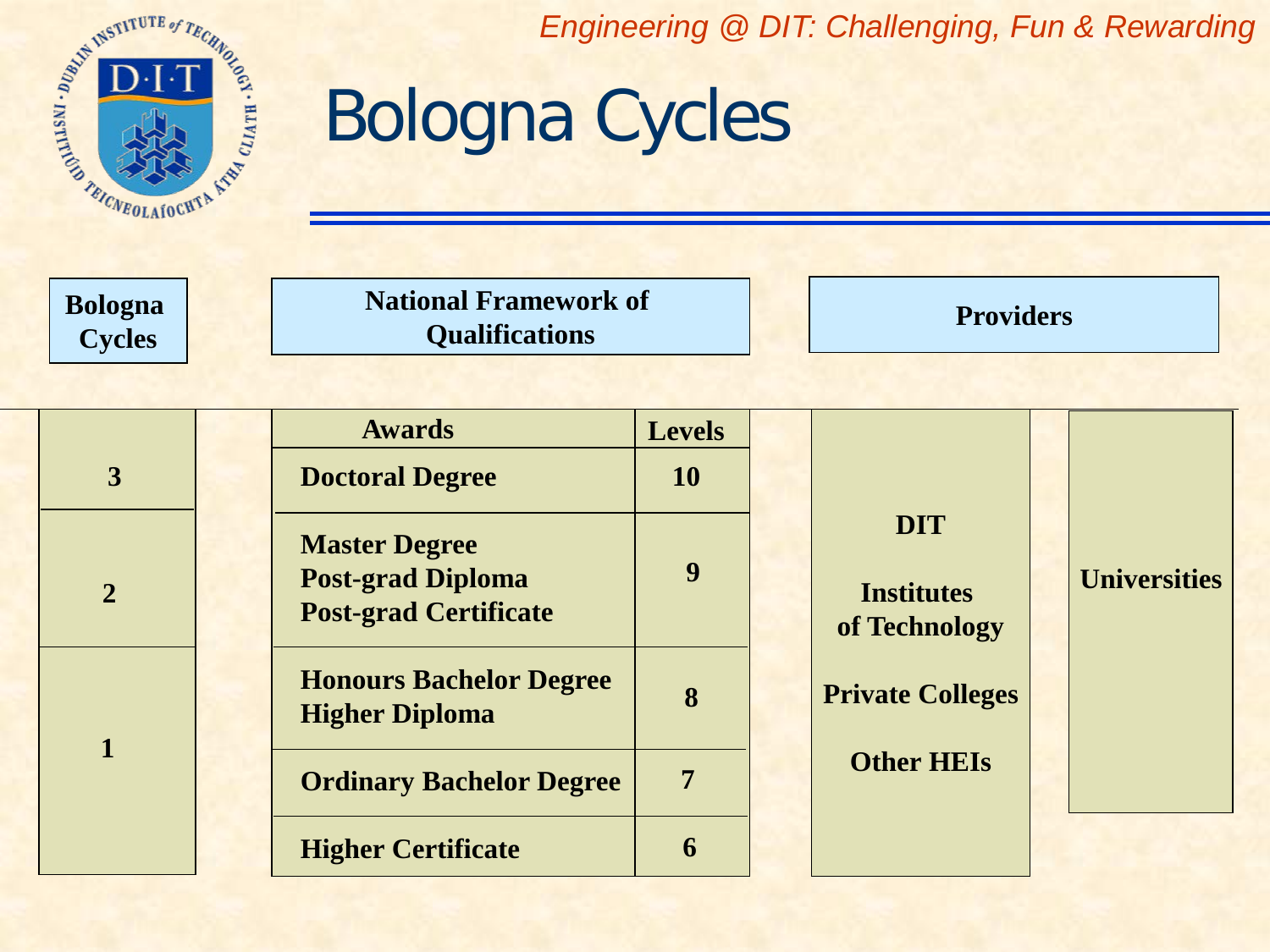

### Some key developments

#### Diploma Supplement:

– The Irish National Bologna Committee under the chairmanship of the Department of Education & Science established a subcommittee to advise on the implementation of the Diploma Supplement. The format of the Diploma Supplement, including the text that describes the Irish educational system, has been agreed.

#### **Quality Assurance:**

– IUQB, HETAC, HEA, DIT and USI have formed the Irish Higher Education Network. IHEQN has agreed and published principles of good practice in regard to quality assurance. The network will ensure full adherence to the requirements of the Bologna Process.

### **National Framework of Qualifications:**

– NQAI, established in 1999, launched a comprehensive framework of qualifications in 2003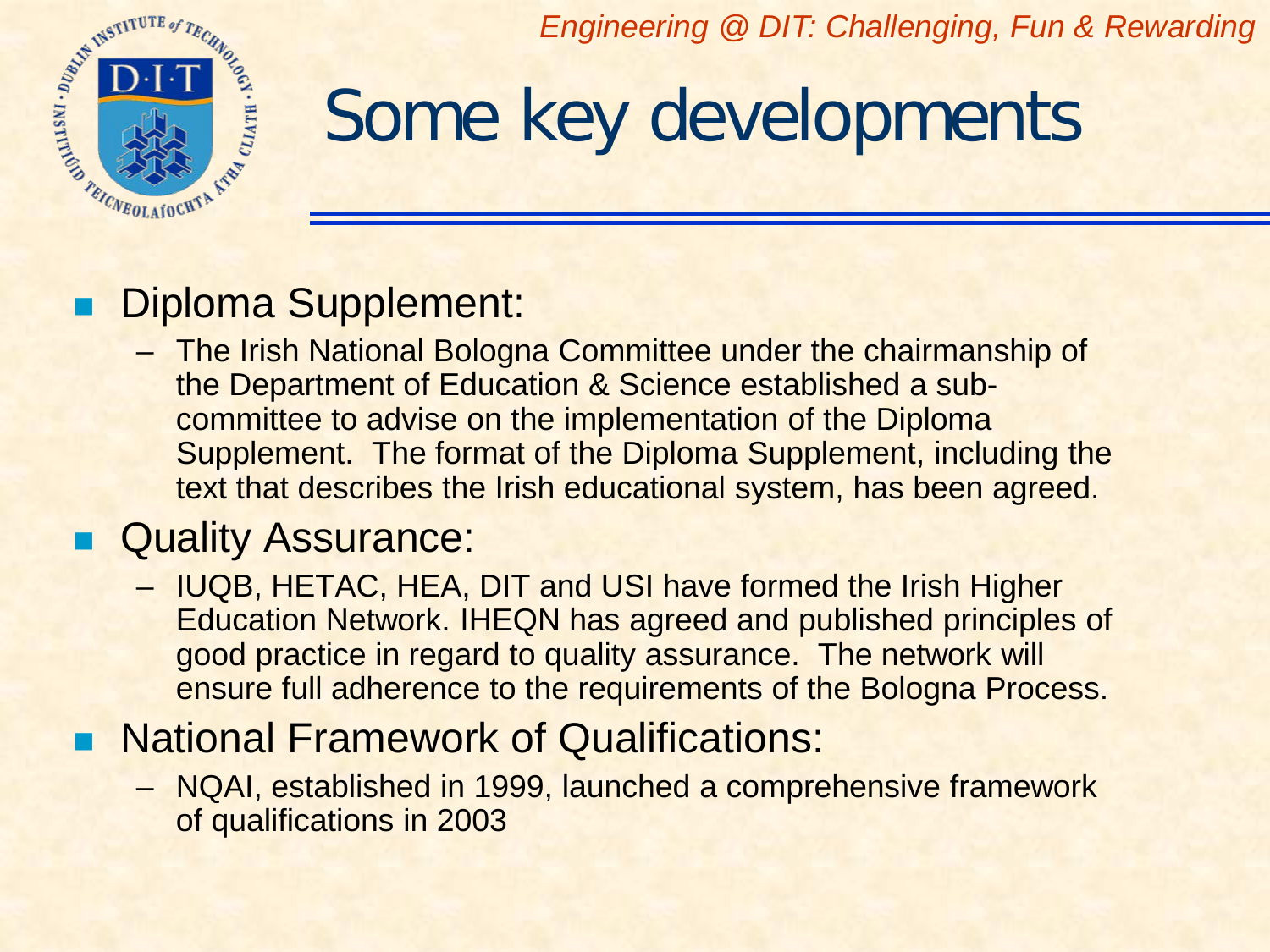

## Current Engineering Structure



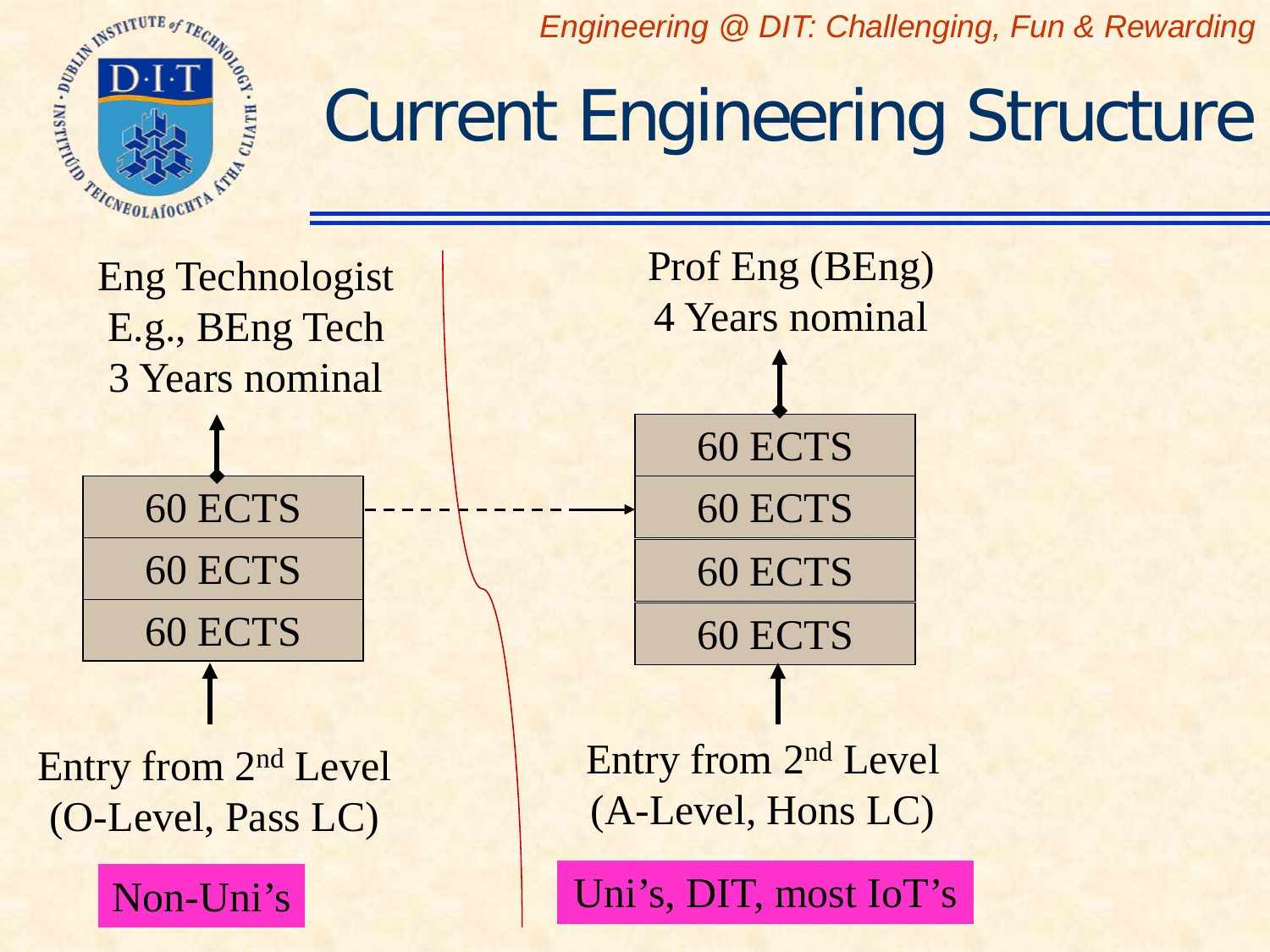

# Accreditation and Bologna

- IEI has agreed that the educational standard for Chartered Engineer should be raised to Master degree level
- **IEI** initially proposed, discussed and adopted a  $3 + 2$ format with *applied* and *theoretical* 3 year streams.
- But ... straws in the wind ...
- New approach is an integrated 5-year programme for engineers with a pivot point/exit point after three years
- **Proposed that 4-year and 5-year programmes will run** simultaneously for an interim period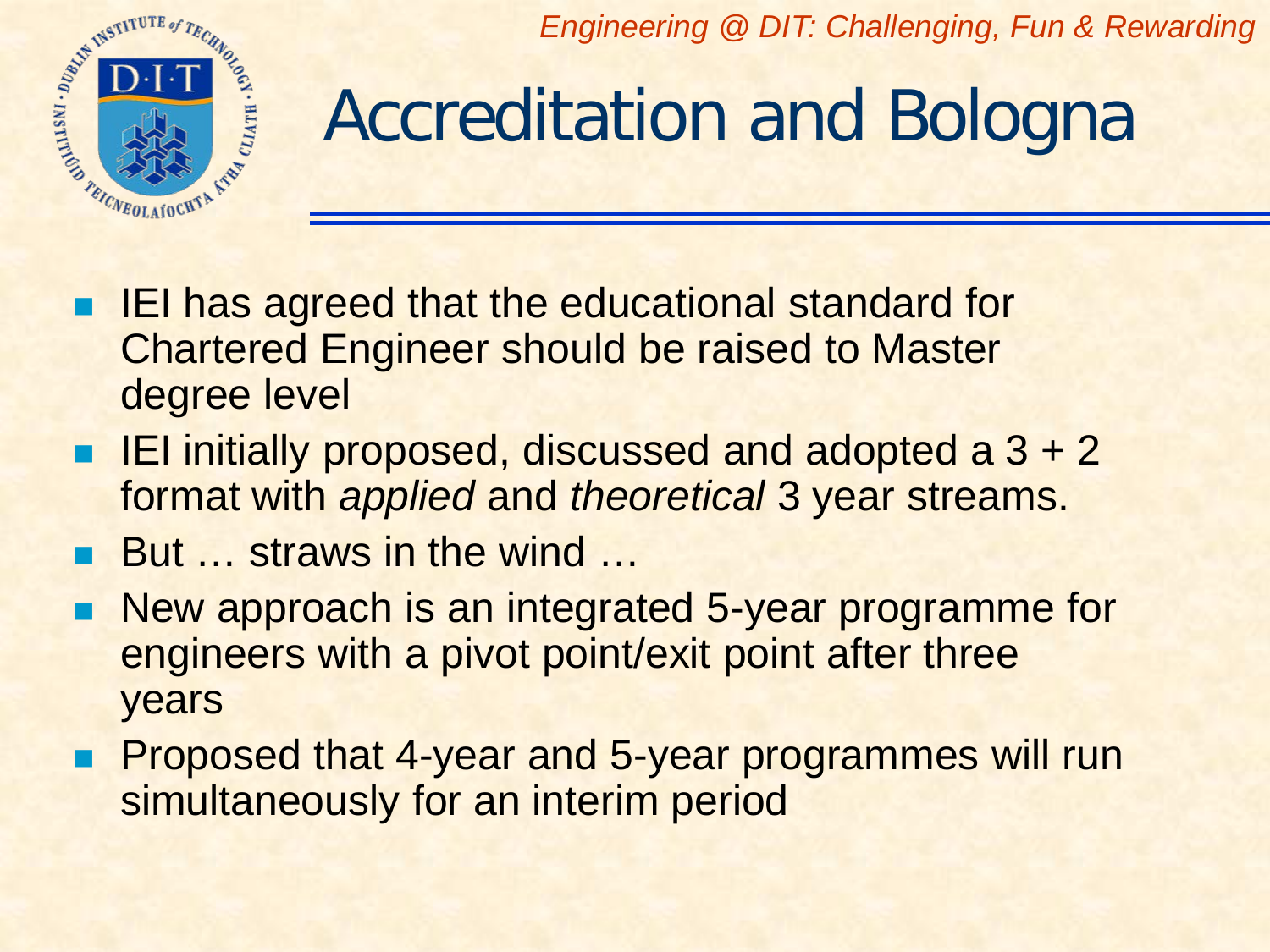ARICABOLAIGHTA A CLIATH . KOON

*Engineering @ DIT: Challenging, Fun & Rewarding*

### Proposed Engineering Structure